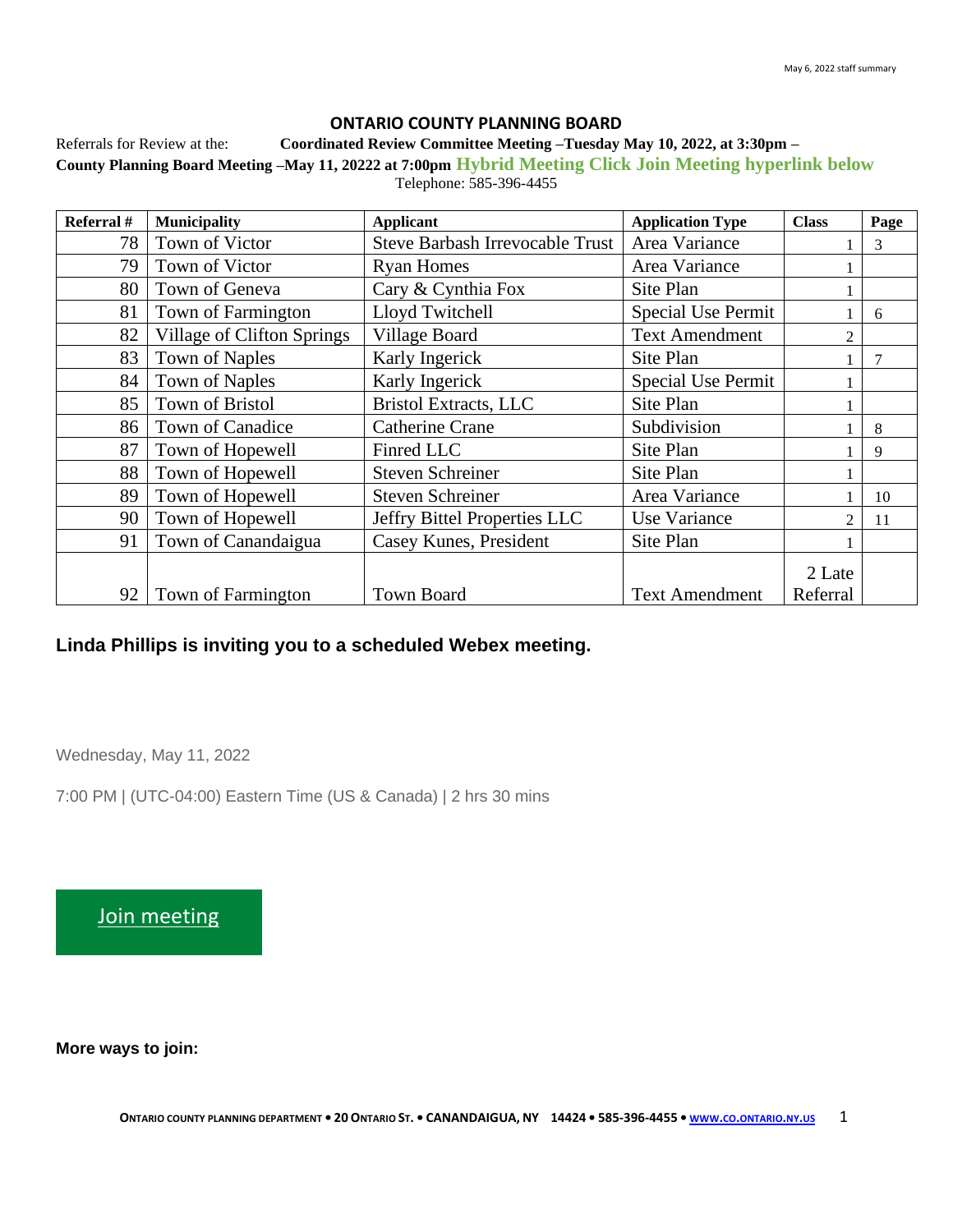#### **Join from the meeting link**

<https://ontariocountyny.webex.com/ontariocountyny/j.php?MTID=m3173dc415a7f6337daf6388f4aa41f20>

#### **Join by meeting number**

Meeting number (access code): 2345 258 6865

Meeting password: zhMGYb968iK

**Tap to join from a mobile device (attendees only)**

[+1-408-418-9388,,23452586865##](tel:%2B1-408-418-9388,,*01*23452586865%23%23*01*) United States Toll

#### **Join by phone**

+1-408-418-9388 United States Toll

[Global call-in numbers](https://ontariocountyny.webex.com/ontariocountyny/globalcallin.php?MTID=m050b43a5591486664e57b6f696ea17bd)

#### **Join from a video system or application**

Dial [23452586865@ontariocountyny.webex.com](%20sip:23452586865@ontariocountyny.webex.com)

You can also dial 173.243.2.68 and enter your meeting number.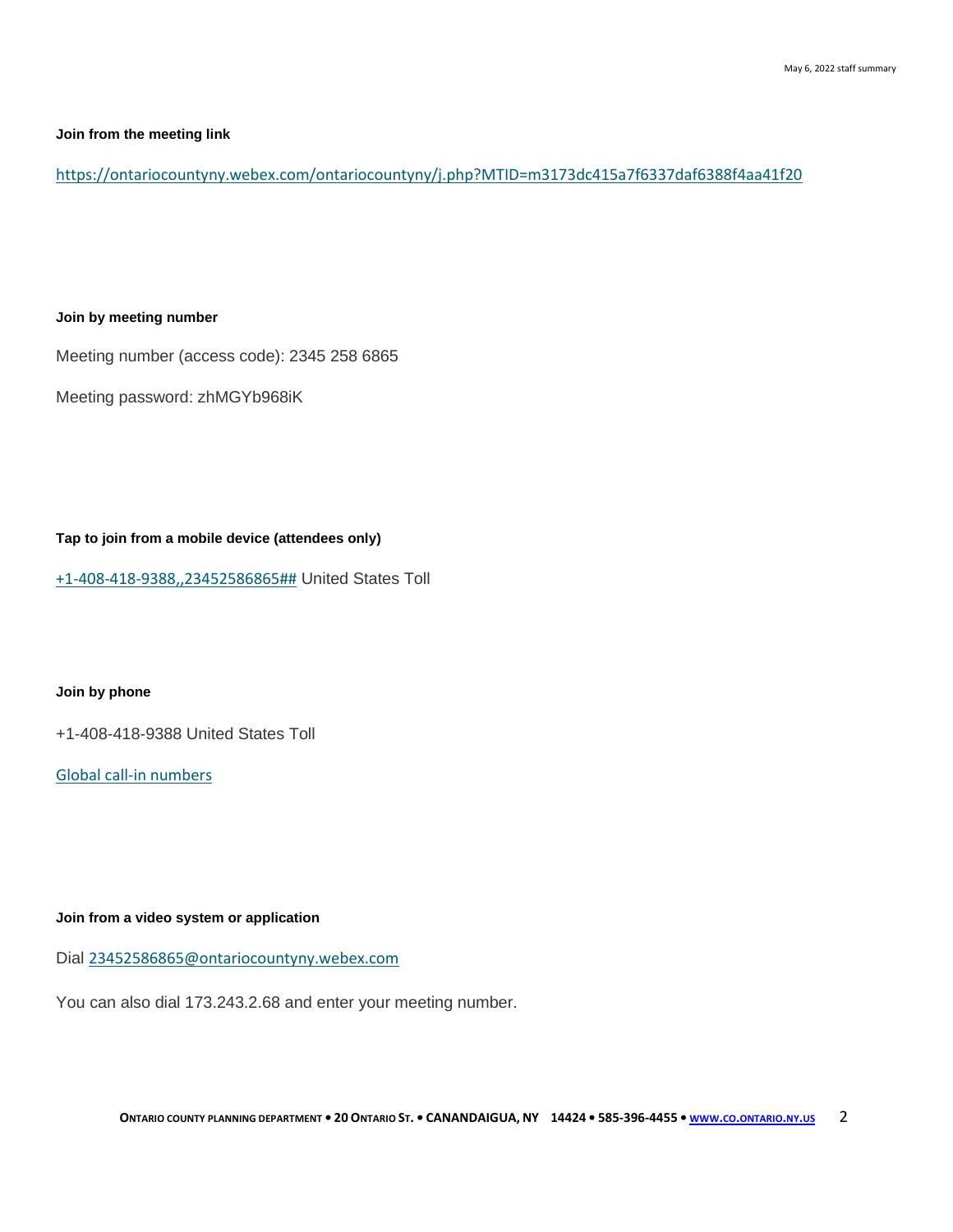Need help? Go to [https://help.webex.com](https://help.webex.com/)

| 78 - 2022                        |                                                     | Town of Victor Zoning Board of Appeals                                                                                                                                                                                                                                                                                                                                                                                                                                                                                                                                                                                                                                                                                   | Class: $1$ |
|----------------------------------|-----------------------------------------------------|--------------------------------------------------------------------------------------------------------------------------------------------------------------------------------------------------------------------------------------------------------------------------------------------------------------------------------------------------------------------------------------------------------------------------------------------------------------------------------------------------------------------------------------------------------------------------------------------------------------------------------------------------------------------------------------------------------------------------|------------|
|                                  | Type: Area Variance                                 |                                                                                                                                                                                                                                                                                                                                                                                                                                                                                                                                                                                                                                                                                                                          |            |
|                                  | Applicant: Steve Barbash Irrevocable Trust          |                                                                                                                                                                                                                                                                                                                                                                                                                                                                                                                                                                                                                                                                                                                          |            |
| Property Owner: same             |                                                     |                                                                                                                                                                                                                                                                                                                                                                                                                                                                                                                                                                                                                                                                                                                          |            |
| Tax Map Parcel #: 27.01-1-69.000 |                                                     |                                                                                                                                                                                                                                                                                                                                                                                                                                                                                                                                                                                                                                                                                                                          |            |
|                                  | 7471 Dryer Road in the Town of Victor.              | Brief Description: Area variance for installation of solar panels in the front yard of a home at                                                                                                                                                                                                                                                                                                                                                                                                                                                                                                                                                                                                                         |            |
|                                  |                                                     | https://www.ontariocountyny.gov/DocumentCenter/View/34333/78-2021-solal-panel-area-on-aeria                                                                                                                                                                                                                                                                                                                                                                                                                                                                                                                                                                                                                              |            |
|                                  |                                                     |                                                                                                                                                                                                                                                                                                                                                                                                                                                                                                                                                                                                                                                                                                                          |            |
|                                  |                                                     | The lot is on the southside of the road. Presumably the panels will face south, away from the road. The submitted<br>materials show a solar panel area that extends to both sides of the driveway and appears to be closer to the road than the<br>setback of the adjacent house to the west with no setback measurement provided. There is existing screening vegetation,<br>including some evergreen trees, along the existing east and west property boundaries and deciduous vegetation along the<br>road frontage. To the south and west of the property is the Town of Victor Dryer Road Park.<br><b>Comment</b> At a minimum, the solar panels should be setback in accordance with the minimum building setback. |            |
|                                  |                                                     |                                                                                                                                                                                                                                                                                                                                                                                                                                                                                                                                                                                                                                                                                                                          |            |
|                                  |                                                     |                                                                                                                                                                                                                                                                                                                                                                                                                                                                                                                                                                                                                                                                                                                          |            |
| 79 - 2022                        |                                                     | Town of Victor Zoning Board of Appeals                                                                                                                                                                                                                                                                                                                                                                                                                                                                                                                                                                                                                                                                                   | Class: $1$ |
|                                  | Type: Area Variance                                 |                                                                                                                                                                                                                                                                                                                                                                                                                                                                                                                                                                                                                                                                                                                          |            |
|                                  | Applicant: Ryan Homes                               |                                                                                                                                                                                                                                                                                                                                                                                                                                                                                                                                                                                                                                                                                                                          |            |
| Property Owner: NVR, Inc.        |                                                     |                                                                                                                                                                                                                                                                                                                                                                                                                                                                                                                                                                                                                                                                                                                          |            |
| Tax Map Parcel #: 40.02-1-1.000  |                                                     |                                                                                                                                                                                                                                                                                                                                                                                                                                                                                                                                                                                                                                                                                                                          |            |
|                                  | Victor.                                             | Brief Description: Area variances for community fence and sign located in the front yard of<br>houses at 1505 Beaumont Way and 6420 Claremont Court in the Blumont<br>Estates subdivision south of CR 41 near East Victor Road in the Town of<br>https://www.ontariocountyny.gov/DocumentCenter/View/34334/79-2022-sketch-plan                                                                                                                                                                                                                                                                                                                                                                                           |            |
|                                  |                                                     |                                                                                                                                                                                                                                                                                                                                                                                                                                                                                                                                                                                                                                                                                                                          |            |
| 80 - 2022                        | Town of Geneva Planning Board                       |                                                                                                                                                                                                                                                                                                                                                                                                                                                                                                                                                                                                                                                                                                                          | Class: $1$ |
|                                  | Type: Site Plan                                     |                                                                                                                                                                                                                                                                                                                                                                                                                                                                                                                                                                                                                                                                                                                          |            |
| Related Referrals: 19-2022       |                                                     |                                                                                                                                                                                                                                                                                                                                                                                                                                                                                                                                                                                                                                                                                                                          |            |
|                                  | Applicant: Cary & Cynthia Fox                       |                                                                                                                                                                                                                                                                                                                                                                                                                                                                                                                                                                                                                                                                                                                          |            |
| Property Owner: Fox Living Trust |                                                     |                                                                                                                                                                                                                                                                                                                                                                                                                                                                                                                                                                                                                                                                                                                          |            |
|                                  | Tax Map Parcel #: 133.00-1-17.110 & 133.00-1-18.112 |                                                                                                                                                                                                                                                                                                                                                                                                                                                                                                                                                                                                                                                                                                                          |            |
|                                  |                                                     |                                                                                                                                                                                                                                                                                                                                                                                                                                                                                                                                                                                                                                                                                                                          |            |

Brief Description: *Site plan for silvo-pasture operation at 59-acre site at 4182 SR 14 in the Town of Geneva.*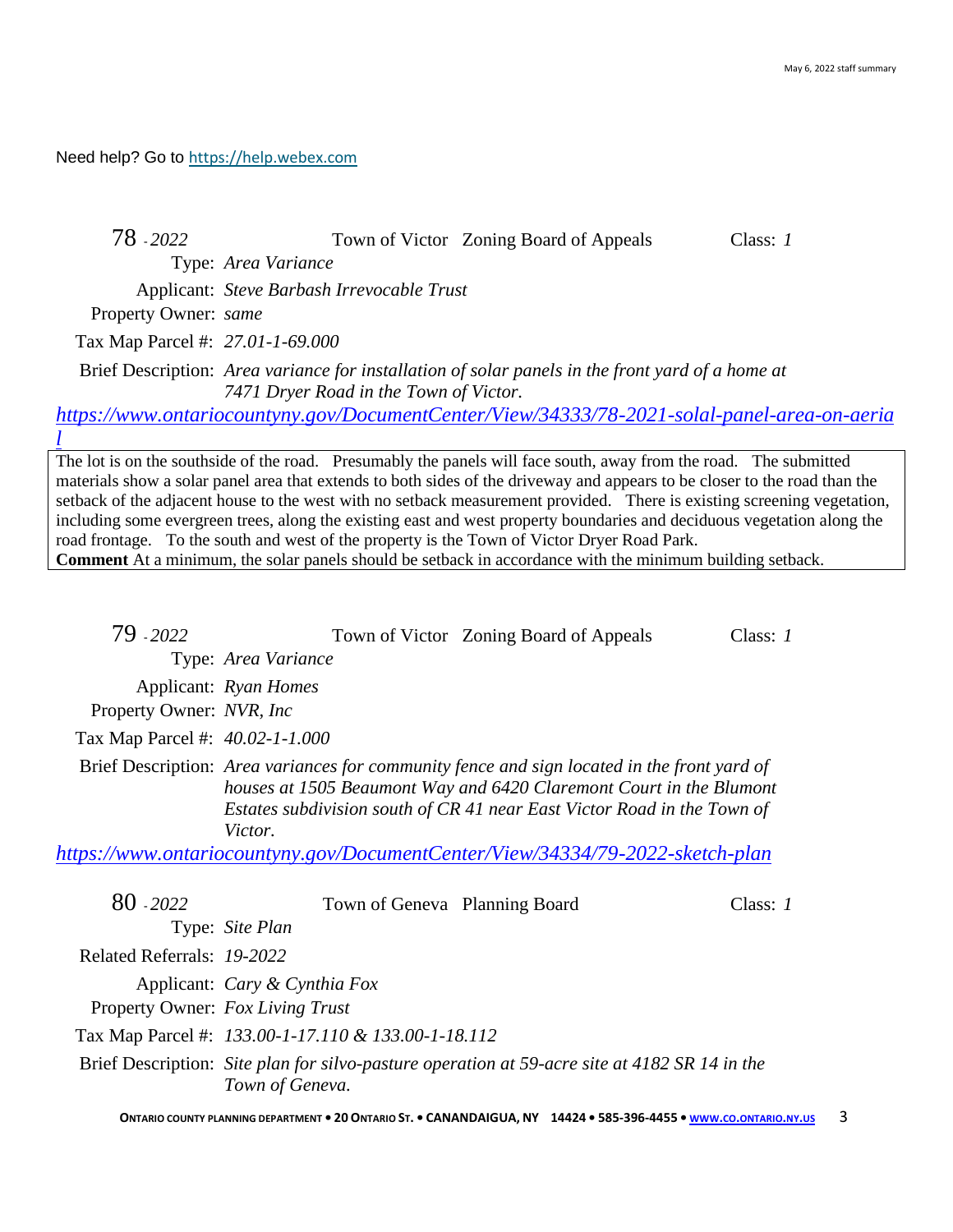# *[https://www.ontariocountyny.gov/DocumentCenter/View/32718/19-2022\\_13300-1-17110\\_Aerial-Photo-Map](https://www.ontariocountyny.gov/DocumentCenter/View/32718/19-2022_13300-1-17110_Aerial-Photo-Map) <https://www.ontariocountyny.gov/DocumentCenter/View/34336/80-2022-sktch-plan>*

The referred materials include previously reviewed materials and a sketch plan with setbacks and a sketch plan with 10' contours and planned grassed drainage areas, both dated 3/23/22. The plans show approximately 2,700 lf of proposed driveway, 3 planned houses, and 7 additional buildings each with an estimated footprint of 800 SF or 5,600 SF, and 14 yurts estimated to be 25' in diameter spaced a minimum of 50' apart, though the spacing shown is closer to 100'.

The yurts are setback a minimum of 60' from the western property line and other site buildings are generally 120 to 175' from property lines. Five buildings and one house on the front half of the site will sheet flow to SR 14. There is no documentation that the planned ponds have sufficient storage area and elevation to function as drawn. The plans do not show proposed fencing or silvo-pasture areas.

The following repeats description of area land use, environmental features, zoning and staff, CRC, and CBP comments from previous review of a sketch plan and EAF referred with the PUD referral in February 2022 as referral 19-2022.

Adjacent land uses include, Bayview Heights, a suburban density residential subdivision to the south, White Springs Brook and agricultural fields to the west, vacant forested land and several 1.5-to-7-acre residential lots to the north, and vacant land, 2 residential lots of less than 1-acre, Big aLICe Brewing and White Springs Winery along SR 14 in front of the property to the east. The potential PUD extension/farm market property is north of Big aLICe Brewing along SR 14.

According to Oncor, the property is in OC Agricultural District #1. The NWI indicates a potential federal wetland along White Springs Brook along the west property boundary, likely the 1.1-acre wetland referenced in the application materials. There is also an area of 16-30 percent slope in the southwest corner of the site.

The site's R-1 zoning allows single family homes and short- term rental is accordance with Town regulations. The R-1 district does not explicitly allow agricultural uses, though such use is protected as long as the property is in the county agricultural district. The Geneva Town Code does not include a definition for campground, and it is not an allowed use in any district. The Lake View Overlay District permits agricultural tourism enterprises not operated as part of a farm, event facilities, lodging with not more than 14 rooms, restaurants, tourist-oriented retail sales, and cannabis on-site consumption establishment. Re-zoning to PUD would replace all development standards of the R-1 and Lake View Overlay districts with standards and thresholds outlined by the town board in its review of the preliminary development plan or by the planning board in its review of the final development plan.

# **February 2022 Comments**

- 1. In developing the silvo-pasture farm and management plan, care should be taken to select species, breed, and type of animals and size of herd able to make use of planned trees in a rotational grazing pattern without trampling existing vegetation and creating risk for erosion.
- 2. Given the narrow lot frontage and existing driveway density, it is desirable to identify a shared access point with White Springs Winery and/or Big aLICe Brewing.
- **3.** Any PUD approval should clearly define the access point, circulation system, number and location of residential uses, and guest accommodations, scale, and location of farmstand and special event parking, and any limits on special events frequency, size, or nature. The development plan should also establish appropriate setbacks and identify natural features to be preserved as part of the 35 percent open space.

# **February 2022 CRC Comments**

- 1. Does the applicant anticipate wholesale or retail sale of mushrooms, milk or meat products produced on the farm? What number of vehicle trips and parking will the farm business entail?
- 2. The referring body should consider requiring retention of vegetative buffers along the property perimeter to protect the agricultural activities from adjacent residential uses.
- 3. What standards will apply to the guest accommodations?

[ONTARIO](http://www.co.ontario.ny.us/) COUNTY PLANNING DEPARTMENT . 20 ONTARIO ST. . CANANDAIGUA, NY 14424 . 585-396-4455 . WWW.CO.ONTARIO.NY.US 4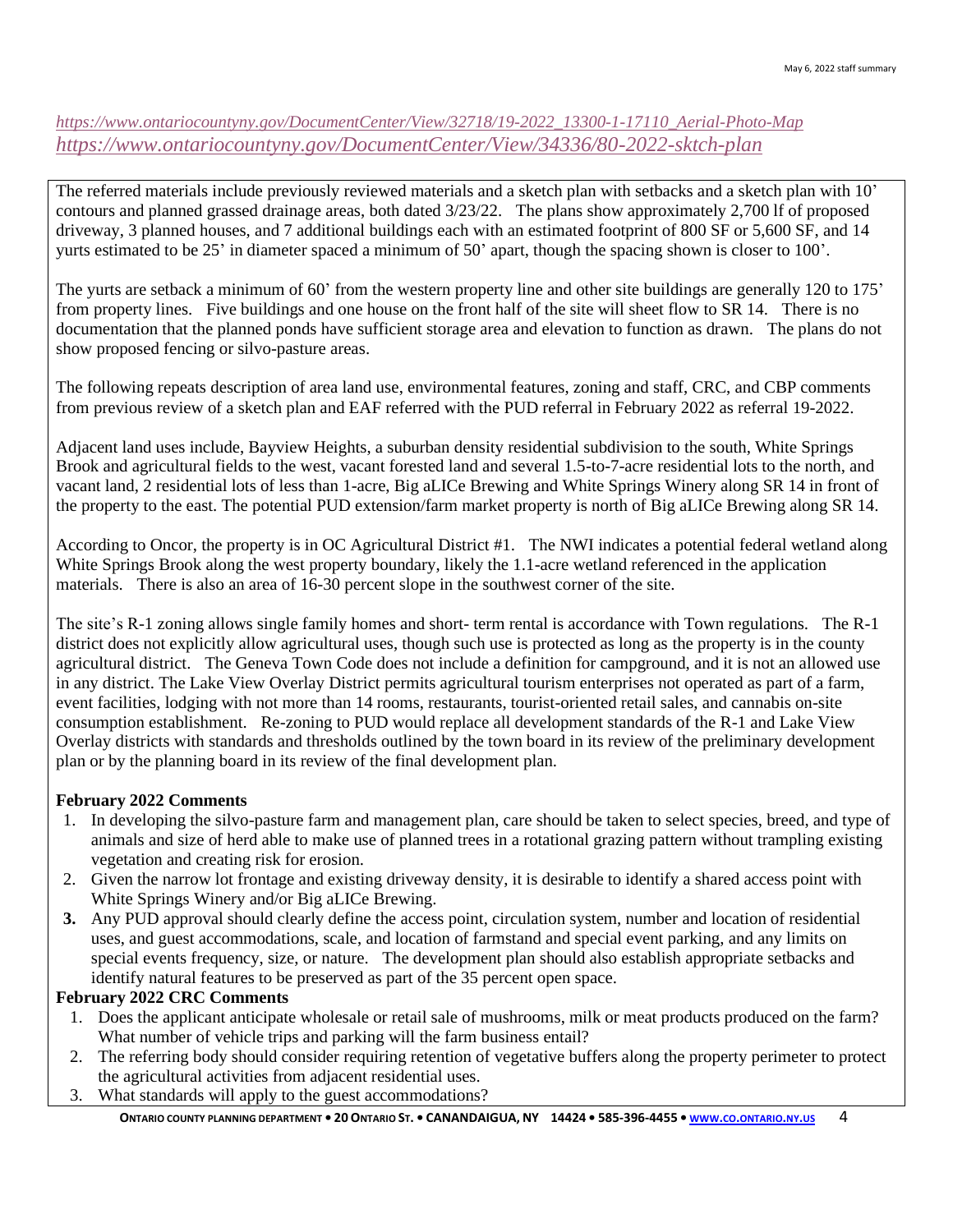- 4. What is the size of the mushroom facility? the livestock building? What is the size and use of the processing facility?
- 5. What is the size, use, water source, and outflow location of the farm ponds?
- 6. Will the requirements of the Lake View Overlay District regarding 100' side setbacks for some uses, use of quality exterior materials, hours of operation, etc. be continued?
- 7. This segment of SR 14 appears to be developing the mix of residential and commercial uses anticipated in the Town Center Mixed Use district. The referring body should consider how to safely accommodate bicycle and pedestrian travel between residential uses along the lake and in Bayview Heights, and commercial uses such as restaurants/breweries/wineries, potential farm stand, etc. from the city line to Turk Road.

#### **February 2022CPB Comments**

- 1. Is parcel 1 included in the PUD?
- 2. Will this project be phased?
- 3. Does Town Code allow more than 1 home/business on a lot? Will homes and commercial buildings be located to allow subdivision, if desired, in the future?
- 4. How will the new trees be protected from grazing livestock or how long after trees are planted will livestock be introduced?
- 5. Applicant and/or Town Board needs to specifically outline thresholds for impervious surfaces; frequency, size, and type of special events; and other development parameters typically included in zoning district regulations.
- 6. When next updating its Comprehensive Plan, the Town of Geneva should focus attention on the appropriate uses, development standards, and bicycle and pedestrian accommodations for this rapidly developing mixed use segment of SR 14 from the city line to Turk Road.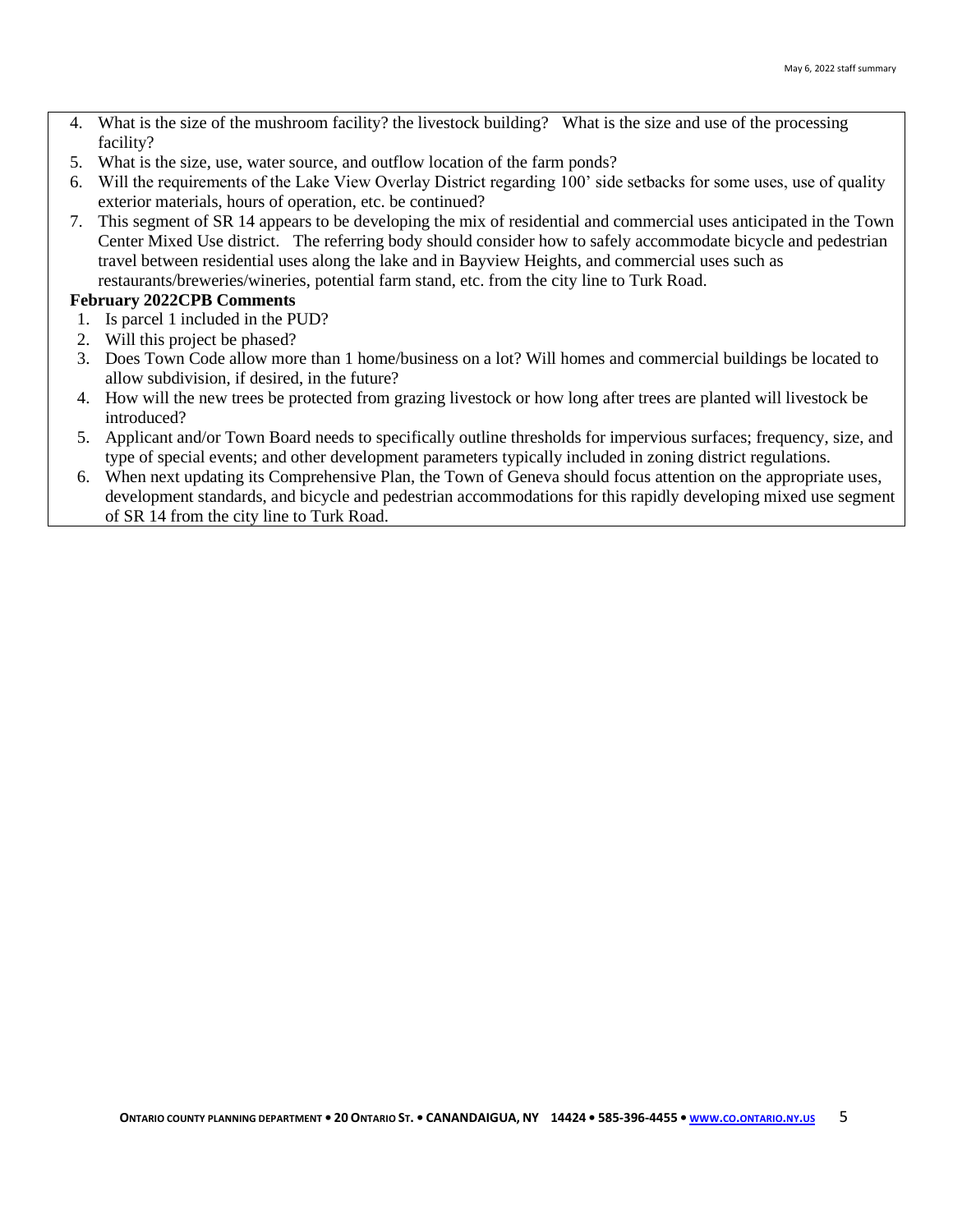| 81 - 2022 | Town of Farmington Planning Board | Class: 1 |
|-----------|-----------------------------------|----------|
|           | Type: Special Use Permit          |          |

Related Referrals:40-2022

Applicant: *Lloyd Twitchell*

Tax Map Parcel #: *42.00-1-24.100*

Brief Description: *Renewal of special use permit to operate a farm and construction equipment repair and painting business in existing farm buildings at 5107 Shortsville Road in the Town of Farmington.*

*<https://www.ontariocountyny.gov/DocumentCenter/View/34357/81-2022-aerial> <https://www.ontariocountyny.gov/DocumentCenter/View/34337/81-2022-sup-site-plan>*

This operation has been successfully operated since 2013 under two 5-year temporary special use permits. In March 2022 (referral 20-2022) the Town of Farmington amended its zoning code to allow such uses by special use permit in four zoning districts including the A-80 district where this property is located. The special use permit criteria require any outdoor storage of equipment to be in a bermed and/or landscaped area not visible from any residential properties or the public road.

#### **Comments**

1. Previous temporary use permits were not transferable and did not authorize hiring of employees. Will these conditions be retained?

| 82 - 2022                                                                                                                              | Village of Clifton Springs Village Board                                                                                                                                                                                                                                                                                        |  | Class: $2$ |
|----------------------------------------------------------------------------------------------------------------------------------------|---------------------------------------------------------------------------------------------------------------------------------------------------------------------------------------------------------------------------------------------------------------------------------------------------------------------------------|--|------------|
|                                                                                                                                        | Type: Text Amendment                                                                                                                                                                                                                                                                                                            |  |            |
| Related Referrals: 222-2021                                                                                                            |                                                                                                                                                                                                                                                                                                                                 |  |            |
|                                                                                                                                        | Applicant: <i>Village Board</i>                                                                                                                                                                                                                                                                                                 |  |            |
| Representative: <i>Jeff Graff</i>                                                                                                      |                                                                                                                                                                                                                                                                                                                                 |  |            |
| Brief Description: Text amendment to add short term rental regulations to the zoning code of<br><i>the Village of Clifton Springs.</i> |                                                                                                                                                                                                                                                                                                                                 |  |            |
|                                                                                                                                        | $\mathcal{L}$ , $\mathcal{L}$ , $\mathcal{L}$ , $\mathcal{L}$ , $\mathcal{L}$ , $\mathcal{L}$ , $\mathcal{L}$ , $\mathcal{L}$ , $\mathcal{L}$ , $\mathcal{L}$ , $\mathcal{L}$ , $\mathcal{L}$ , $\mathcal{L}$ , $\mathcal{L}$ , $\mathcal{L}$ , $\mathcal{L}$ , $\mathcal{L}$ , $\mathcal{L}$ , $\mathcal{L}$ , $\mathcal{L}$ , |  |            |

*<https://www.ontariocountyny.gov/DocumentCenter/View/34338/82-2022-STR-ll>*

The Village of Clifton Springs referred a different local law for regulating short-term rentals in November 2021 (#222-2021). The proposed local law is an amendment to the Village Zoning Code. It allows short-term rentals in any district unless otherwise restricted. Owners must apply for a 2-year renewable permit, maintain up to date ownership and contact information, and meet all NYS building code requirements. It requires all owners to reside in the Towns of Manchester, Phelps, or Hopewell or their respective villages and to be humans not corporation, limited liability company, partnership, joint stock company, estate, or trust.

#### **Comments**

Zoning permits run with the land/use. In order to be able to terminate a short-term rental permit upon change of ownership and to regulate occupancy based on tenure, the short-term regulations should be enacted based on the municipality's general home rule/regulatory authority to regulate businesses and located outside the zoning chapter of the code. A long-established tenant of zoning law is that the regulations fail (meaning they are struck down in court if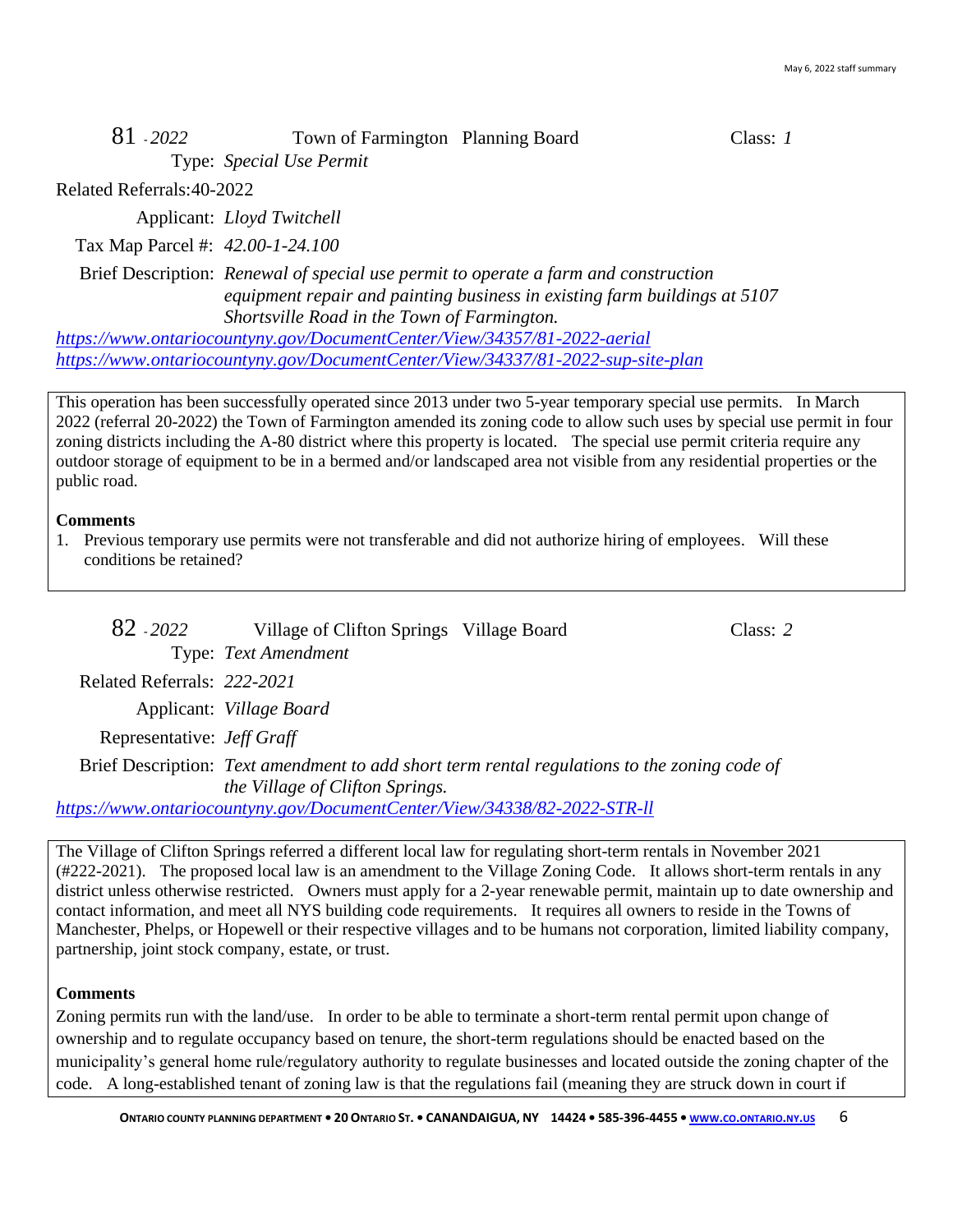challenged) if they are based on ownership. In short, under the zoning authority granted municipalities in New York State, municipalities can regulate the type of land uses, not ownership.

83 - *2022* Town of Naples Joint Town and Village Planning Class: *1* Type: *Site Plan* Related Referrals: *84-2022* Applicant: *Karly Ingerick* Property Owner: *L.S. Golf Inc.* Tax Map Parcel #: *203.12-1-12.000* Brief Description: *Site plan and special use permit for operating a dog grooming business in the east end of a self-car wash building at 8633 SR 21 between SR 53 and Eelpot Road in the Town of Naples. <https://www.ontariocountyny.gov/DocumentCenter/View/34339/84-2022>*

The .27-acre property is located south of SR 21. Adjacent land uses include a single-family home to the west and the secondary golf course access to the east. Site plan indicates 5 parking spaces. **Comment** Did the approved site plan for the self-car wash identify any required parking?

| 84 - 2022                         | Town of Naples Joint Town & Village Planning<br>Class: $I$                                                                                                                                                     |
|-----------------------------------|----------------------------------------------------------------------------------------------------------------------------------------------------------------------------------------------------------------|
|                                   | Type: Special Use Permit                                                                                                                                                                                       |
| Related Referrals: 83-2022        |                                                                                                                                                                                                                |
| Property Owner: L.S. Golf, Inc.   | Applicant: Karly Ingerick                                                                                                                                                                                      |
| Tax Map Parcel #: 203.12-1-12.000 |                                                                                                                                                                                                                |
|                                   | Brief Description: Site plan and special use permit for operating a dog grooming business in<br>the east end of a self-car wash building at 8633 SR 21 between SR 53 and<br>Eelpot Road in the Town of Naples. |
| See information at 83-2022.       |                                                                                                                                                                                                                |
|                                   |                                                                                                                                                                                                                |

| 85 - 2022                                                                   | Town of Bristol Planning Board                                           |                                                                                               | Class: $1$ |  |
|-----------------------------------------------------------------------------|--------------------------------------------------------------------------|-----------------------------------------------------------------------------------------------|------------|--|
|                                                                             | Type: Site Plan                                                          |                                                                                               |            |  |
|                                                                             | Applicant: <i>Bristol Extracts</i> , <i>LLC</i>                          |                                                                                               |            |  |
| Property Owner: same                                                        |                                                                          |                                                                                               |            |  |
| Tax Map Parcel #: 124.00-1-63.200                                           |                                                                          |                                                                                               |            |  |
|                                                                             |                                                                          | Brief Description: Site plan for 20,000 SF production facility and related site modifications |            |  |
|                                                                             |                                                                          | adjacent to existing industrial facility at 4376 SR 64 in the Town of Bristol.                |            |  |
|                                                                             | https://www.ontariocountyny.gov/DocumentCenter/View/34340/85-2022-aerial |                                                                                               |            |  |
| https://www.ontariocountyny.gov/DocumentCenter/View/34341/85-2022-site-plan |                                                                          |                                                                                               |            |  |

Proposed site is 30 acres and developed with an 11,000 SF building and geothermal pool. The proposed building and stormwater facilities will be located south of the existing building.

[ONTARIO](http://www.co.ontario.ny.us/) COUNTY PLANNING DEPARTMENT . 20 ONTARIO ST. . CANANDAIGUA, NY 14424 . 585-396-4455 . WWW.CO.ONTARIO.NY.US 7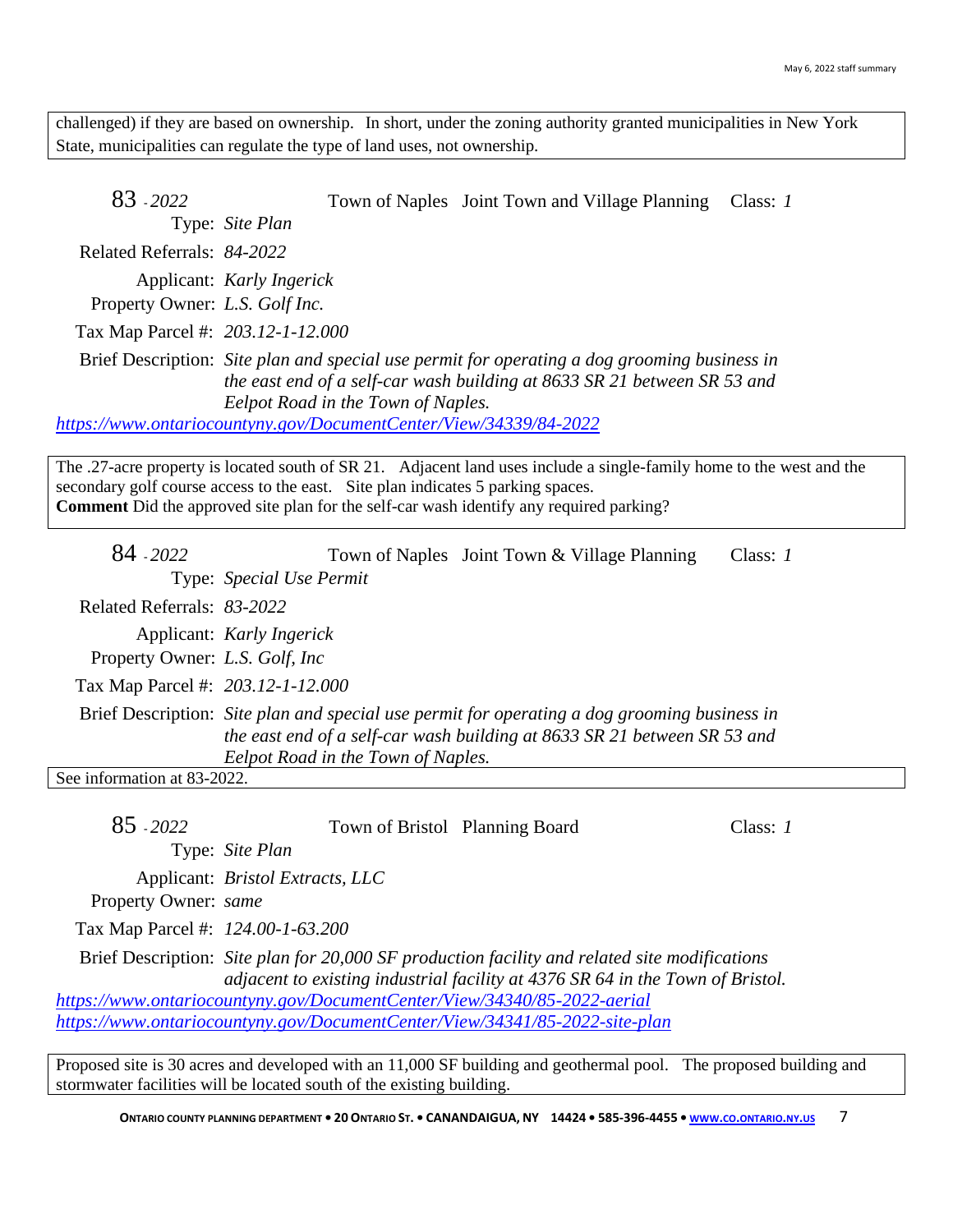According to OnCor, the site has slope of 9 percent or less. The rear of the lot is in the draft 2022 FEMA 100 year and 500-year floodplain. The draft floodplain area extends east of the NYSDEC wetland but does not appear to extend as far as the existing and proposed building/area of disturbance. Soils in the 2-acre building area are Wayland silt Loam partially hydric soils with very high erodibility, high permeability, in hydrologic soil group B/D.

No connections to public water or existing septic system are shown on the site plan. The EAF indicates the building will be connected to public water but not to the existing septic system.

### **Comments**

- 1. On February 22, 2022, Governor Hochul signed into law a bill creating Conditional Adult -Use Cultivator and Processor licenses which authorize eligible hemp processors to apply for a license to cultivate, process, or manufacture products containing over 0.3% THC. To be eligible for a processor license, the applicant must have applied for a Cannabinoid Hemp Processor License before January 1,2022 and received a license. Has the applicant met this eligibility requirement?
- 2. Where will process water be discharged? Is additional information need to document that process water discharged is suitable for consideration as stormwater not wastewater?
- 3. The referring body should make the applicant and the applicant's engineer aware of the extent of the draft floodplain.
- 4. Site plan should show area of disturbance.

### **OCSWCD Comments**

- 1. Consider piping downspouts until clear of the septic system.
- 2. Concrete truck washout and stabilized construction entrance not shown on plans.
- 3. Area of topsoil stockpile not shown on plans.

| 86 - 2022 | Town of Canadice Planning Board   | Class: 1 |
|-----------|-----------------------------------|----------|
|           | Type: Subdivision                 |          |
|           | Applicant: <i>Catherine Crane</i> |          |

Tax Map Parcel #: *174.00-2-35.200*

Brief Description: *Three lot subdivision of 32-acre site on west side of CR 36 in the Town of Canadice.*

*<https://www.ontariocountyny.gov/DocumentCenter/View/34342/862022-aerial> <https://www.ontariocountyny.gov/DocumentCenter/View/34343/86-2022-subdivision>*

The subdivision would create a 3.2-acre lot for existing single-family home, a 4.3-acre lot for existing 600 SF pole barn and four 160 SF cabins, and a 24-acre remainder lot. There are two separate wells and septic systems one for the residence and one for the 4 cabins. The existing lot has approximately 1,115' of frontage. Proposed lots have frontage of 325' to 431'.

According to OnCor, the lot is not in OC Agricultural District #1 and is not constrained by wetlands, or existing or draft floodplains. The entire property has slopes greater than 15 percent slope with slope of all but the frontage exceeding 60 percent.

The property is zoned Rural. The Rural district allows a range of residential, agricultural, woodland, and small-scale commercial uses on large lots with private water and wastewater treatment systems.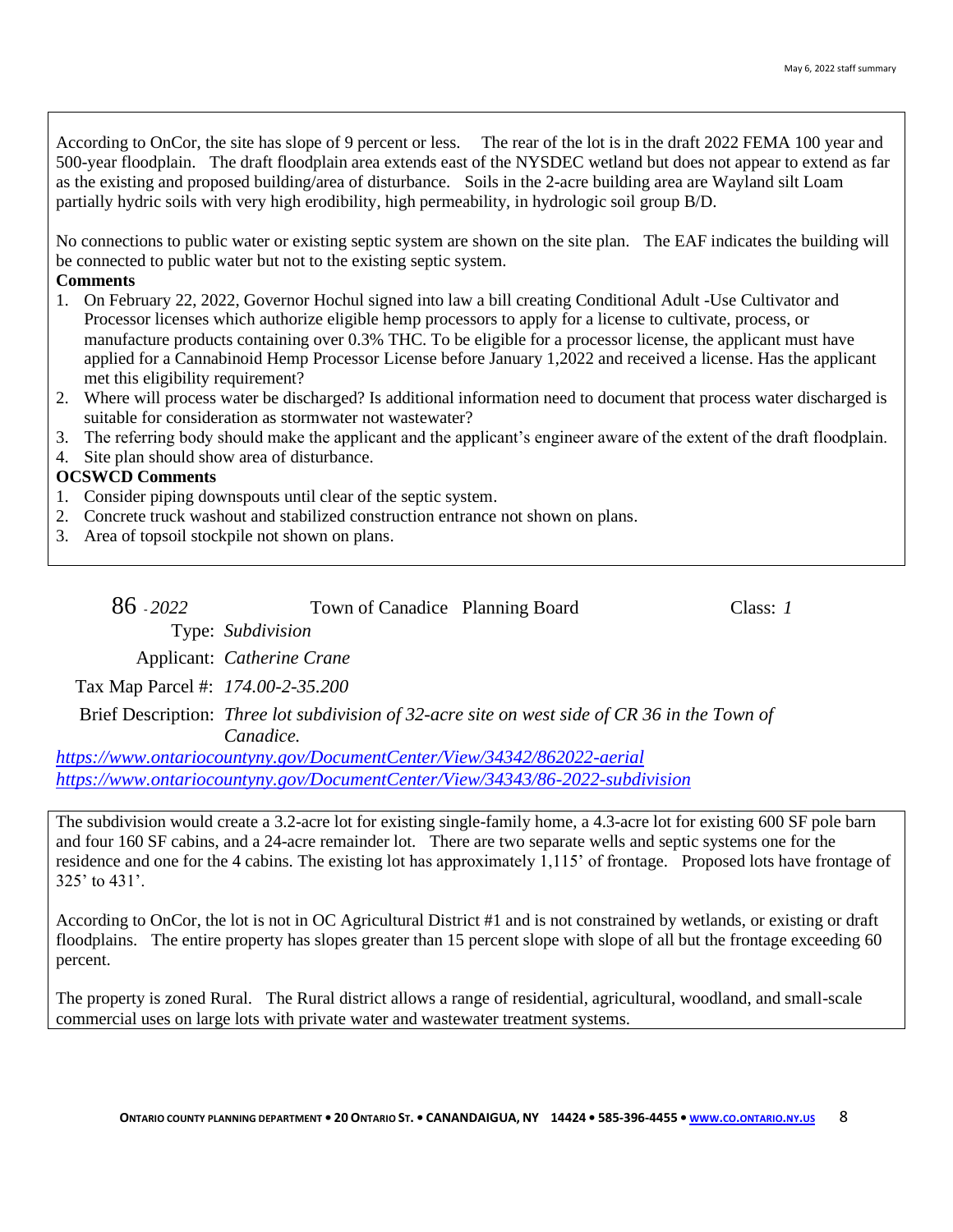| 87 - 2022<br>Town of Hopewell Planning Board |  | Class: $1$ |
|----------------------------------------------|--|------------|
|----------------------------------------------|--|------------|

Type: *Site Plan*

Applicant: *Finred LLC*

Representative: *Marks Engineering*

Tax Map Parcel #: *99.00-1-7.000*

Brief Description: *Site plan for conversion of an existing residential building info a professional office building involving expansion of the parking area and widening of the existing driveway at 4303 SR 5/US 20 by Fall Brook Creek in the Town of Hopewell.*

*<https://www.ontariocountyny.gov/DocumentCenter/View/34344/87-2022-aerial> <https://www.ontariocountyny.gov/DocumentCenter/View/34345/87-2022-site-plan>*

Property borders Fall Brook Creek to the west and FLCC to the east and south. Topsoil and other soil will be removed from the proposed 23 space parking area and placed at the western end of the site.

**Comments** Will any of the existing roadside vegetation be retained?

### **OCSWCD Comments**

- 1. Consider secondary layer of slit fence near edge of class C stream.
- 2. Consider stormwater or green infrastructure practice to manage runoff from increased hard surfaces
- 3. Concrete truck washout not shown on plans

**CLCSD Comment** Owner will be subject to sewer rent reassessment.

88 - *2022* Town of Hopewell Planning Board Class: *1* Type: *Site Plan* Related Referrals: *89-2022* Applicant: *Steven Schreiner* Tax Map Parcel #: *99.00-1-35.111*

Brief Description: *Site plan and area variance for convenience store and gas station at 3929 SR 5/US 20 at the corner of SR 247 in the Town of Hopewell.*

*<https://www.ontariocountyny.gov/DocumentCenter/View/34347/88-2022-aerial> <https://www.ontariocountyny.gov/DocumentCenter/View/34348/88-20222-site-plan> <https://www.ontariocountyny.gov/DocumentCenter/View/34346/88-0222-landscape>*

The 3-acre site is proposed for development with a 6,000 SF convenience and 6 gas pumps. The site plan proposes 5 parking spaces along the corner roadway frontage, 25 spaces around the store, and 21 spaces to the south. The landscape plan indicates 6 trees along the SR 247 frontage and screening landscaping to the rear of the building and south of the proposed building and parking. It also shows a stormwater management facility in the southwest corner of the site. The site and surrounding properties are zoned C-2 Low Intensity Commercial. The intent of the Low Intensity Commercial district is to provide smaller scale (<15,000 SF) commercial uses which retaining the rural character of the corridor.

The area variance is to locate the gas canopy 19' from the front property line when 75' is required.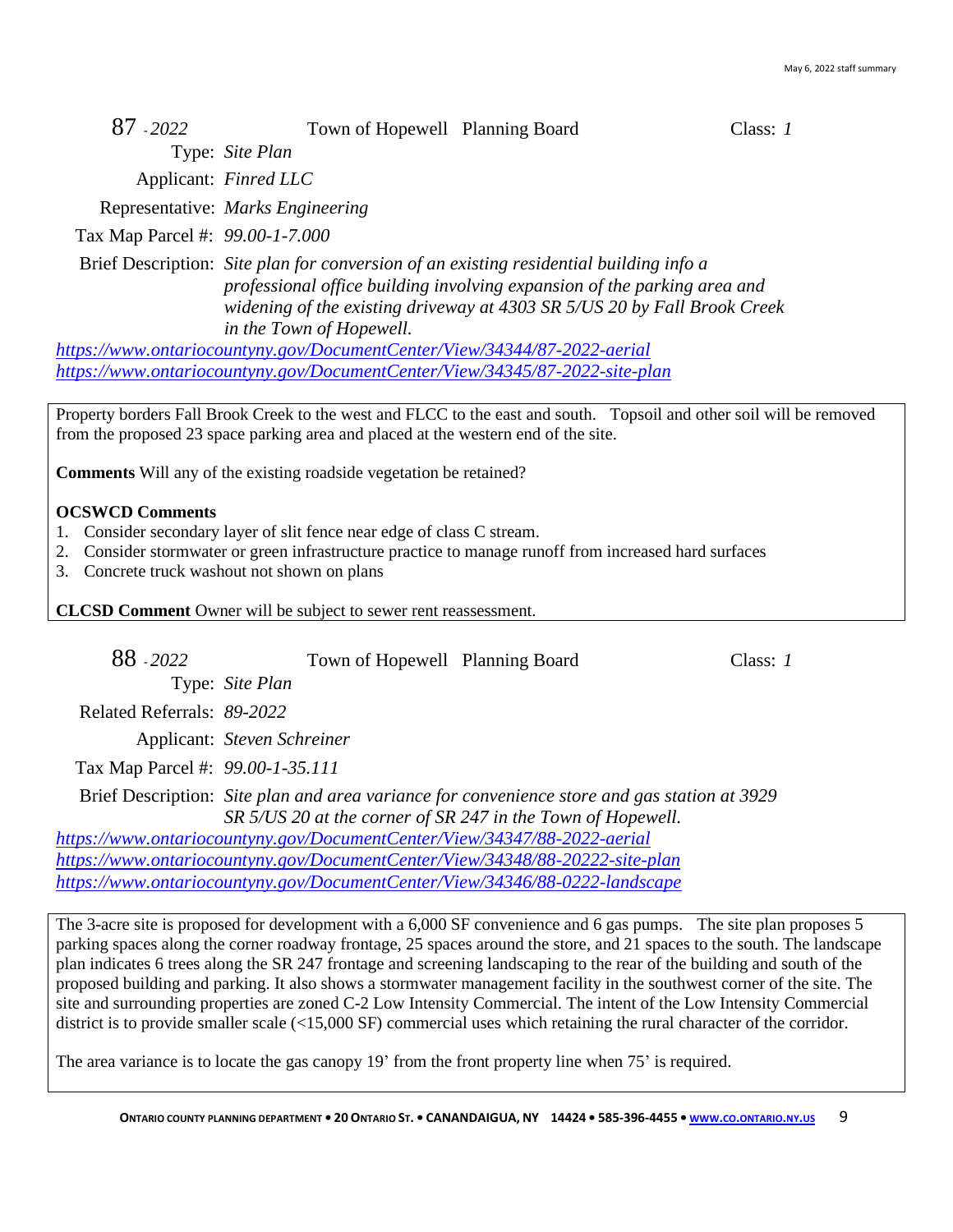According to OnCor the site is not constrained by wetlands, floodplains, or steep slopes.

### **Comment**

- 1. The referring body should ensure there is an access easement and maintenance agreement in place for the shared SR 5/US 20 access point.
- 2. The convenience store is likely to be a desirable pedestrian location for students and residents of all ages living in the nearby mobile home park. The Hopewell Town Code requires sidewalks along all dedicated roads within 1,000' of a residential concentration. The referring body should consider what additional pedestrian and bicycle accommodations are required.
- 3. Does the proposed SR 247 driveway align with the driveway across the street?
- 4. The referring body should confirm all outdoor lighting is dark sky compliant and does not spill onto adjacent properties. In particular, the canopy lighting should be recessed to avoid off-site visibility.
- 5. The referring body should consider desirability of landscaping along the SR 5/US 20 frontage east of the driveway. If a tree is not desirable because it would obscure the sign, a planting bed of shrubs, grasses, and/or perennials should be considered. No foundation plantings are proposed. The referring body should also consider the desired character of the streetscape in this area. Evenly spaced trees create an urban character while clustered vegetation including a mix of trees, shrubs, and ground covers provides a rural character.
- 6. Similarly, the referring body should consider the appropriate architectural character for this area. The proposed flat roof structure and gas canopy does not reflect rural building forms.
- 7. Where will the dumpster be located?
- 8. The applicant may want to consider future location for an electric vehicle charging station.

# **OCSWCD Comments**

- 1. Proposed outlet of stormwater management facility points directly at existing neighboring building.
- 2. Plans indicate no heavy equipment should drive over proposed septic location and that original soil must be left in place while grading plans indicate proposed changes in grade in that area.
- 3. Consider 0 phosphorus fertilizer.
- 4. Concrete truck washout must be located a minimum of 100 feet from all stormwater inlets and surface waters
- 5. Location of topsoil stockpile not indicated on plans.
- 6. Detail for concrete truck washout not provided.

**NYSDOT Comments** This project has come into the regional office for concept review and our office has made comments. We had concerns with sight distance on Routes  $5 \& 20$ , but with a right in/right out entrance as currently proposed, those concerns are no longer an issue. A curbed median will help control drivers. Also, we are wondering what is going to happen with the existing cross access with the business to the west, as it appears to share an entrance. The applicant will need to clarify that.

| 89 - 2022                                                                                                                                                   | Town of Hopewell Zoning Board |  | Class: I |
|-------------------------------------------------------------------------------------------------------------------------------------------------------------|-------------------------------|--|----------|
|                                                                                                                                                             | Type: Area Variance           |  |          |
| Related Referrals: 88-2022                                                                                                                                  |                               |  |          |
|                                                                                                                                                             | Applicant: Steven Schreiner   |  |          |
| Tax Map Parcel #: 99.00-1-35.111                                                                                                                            |                               |  |          |
| Brief Description: Site plan and area variance for convenience store and gas station at 3929<br>SR 5/US 20 at the corner of SR 247 in the Town of Hopewell. |                               |  |          |
|                                                                                                                                                             |                               |  |          |

See information at 88-2022.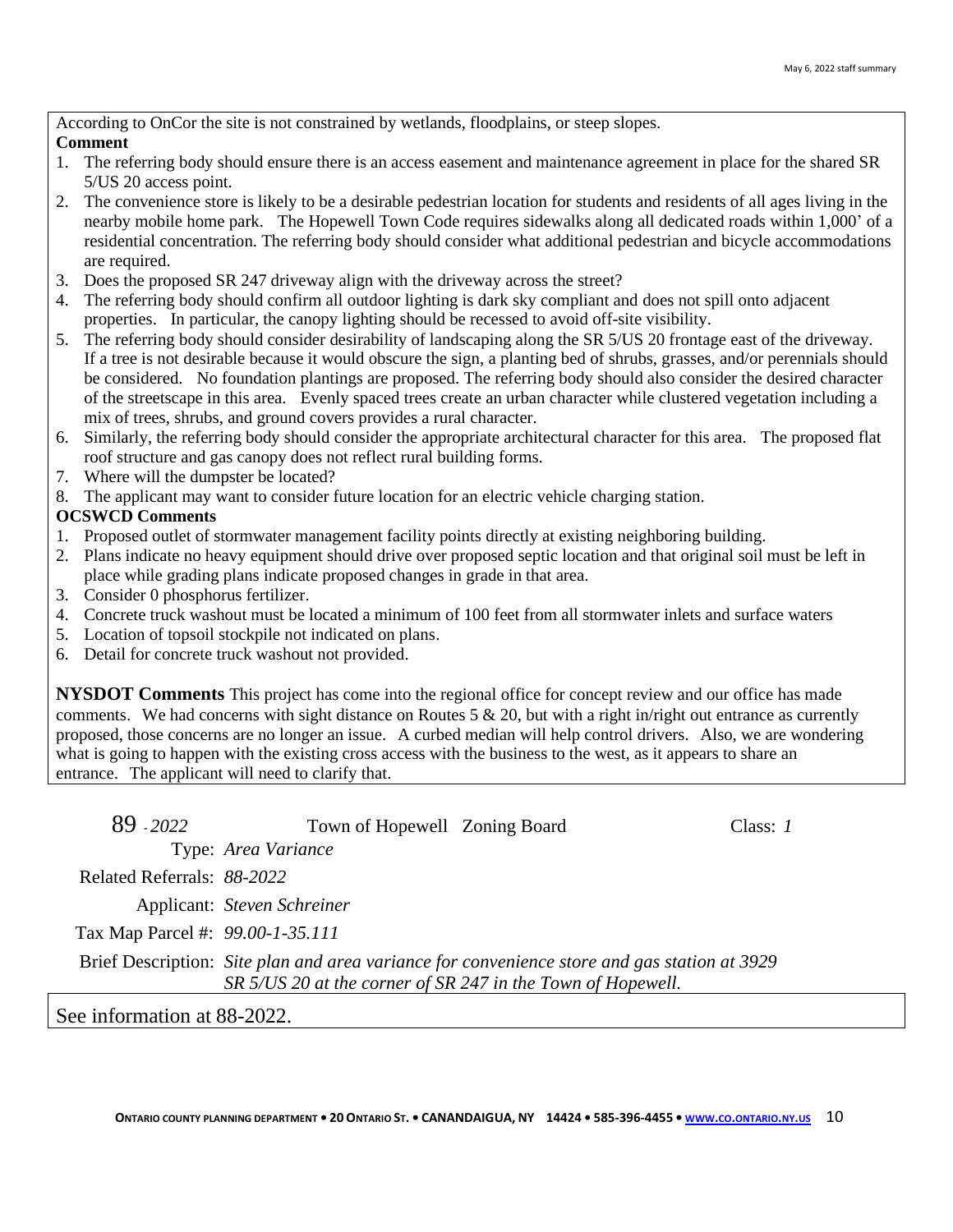# 90 - *2022* Town of Hopewell Zoning Board of Appeals Class: *2*

Type: *Use Variance*

Applicant: *Jeffry Bittel Properties LLC*

Property Owner: *J Bittel*

Tax Map Parcel #: *72.00-1-16.100*

Brief Description: *Use variance for a yoga studio in portion of existing 3,200 SF building at 2403 SR 21 south of SR 488 in the Town of Hopewell.*

*<https://www.ontariocountyny.gov/DocumentCenter/View/34349/90-2022-aerial>*

The site is zoned I-1 Industrial. Allowable uses in the district include a range of retail, services, and industrial uses but not indoor recreational uses. Adjacent land uses include an auto body shop to north and vacant land to south.

The use variance application indicates the space has remained vacant for a period of 2 years resulting in a loss of \$40,000 based on rent previous tenant was paying.

91 - *2022* Town of Canandaigua Planning Board Class: *1* Type: *Site Plan* Applicant: *Casey Kunes, President* Property Owner: *Ontario County Agricultural Society* Tax Map Parcel #: *84.00-1-12.100* Brief Description: *Site plan for 1,600 SF open sided pole barn for pig exhibit barn at 2820 CR 10 in the Town of Canandaigua during Ontario County Fair Week.*

*<https://www.ontariocountyny.gov/DocumentCenter/View/34351/91-2022-aerial> [https://www.ontariocountyny.gov/DocumentCenter/View/34362/91-2022-CR-10-2820-2022-04-07-Pig-Barn-set](https://www.ontariocountyny.gov/DocumentCenter/View/34362/91-2022-CR-10-2820-2022-04-07-Pig-Barn-setback) [back](https://www.ontariocountyny.gov/DocumentCenter/View/34362/91-2022-CR-10-2820-2022-04-07-Pig-Barn-setback)*

The proposed pig barn would be constructed to the west of the largest existing fair building in the northwest portion of the site

92 - *2022* Town of Farmington Town Board **Late Referral** Class: *2* Type: *Text Amendment*

Applicant: *Town board*

Brief Description: *Miscellaneous zoning code text amendments to add definitions, edit supplemental regulations regarding commercial speech signs and accessory uses and edit special use permit standards for mini warehouse uses in the Town of Farmington.*

*[https://www.ontariocountyny.gov/DocumentCenter/View/34358/92-2022--LL-\\_\\_-of-2022-Special-U](https://www.ontariocountyny.gov/DocumentCenter/View/34358/92-2022--LL-__-of-2022-Special-Use-Permit-Mini-warehouse-Structures-1) [se-Permit-Mini-warehouse-Structures-1](https://www.ontariocountyny.gov/DocumentCenter/View/34358/92-2022--LL-__-of-2022-Special-Use-Permit-Mini-warehouse-Structures-1)*

Added definitions include mini-warehouse, conditioned space, and unconditioned space. The amendment clarifies allowable building signage when a building has frontage on more than one public street; allows awning signs for building fronting SR 332; and provides requirement for planting areas around ground mounted signs. The amendment clarifies that any lot of less than 1 acre may have only one private garage with a maximum size of 800 SF with a non-combustible floor